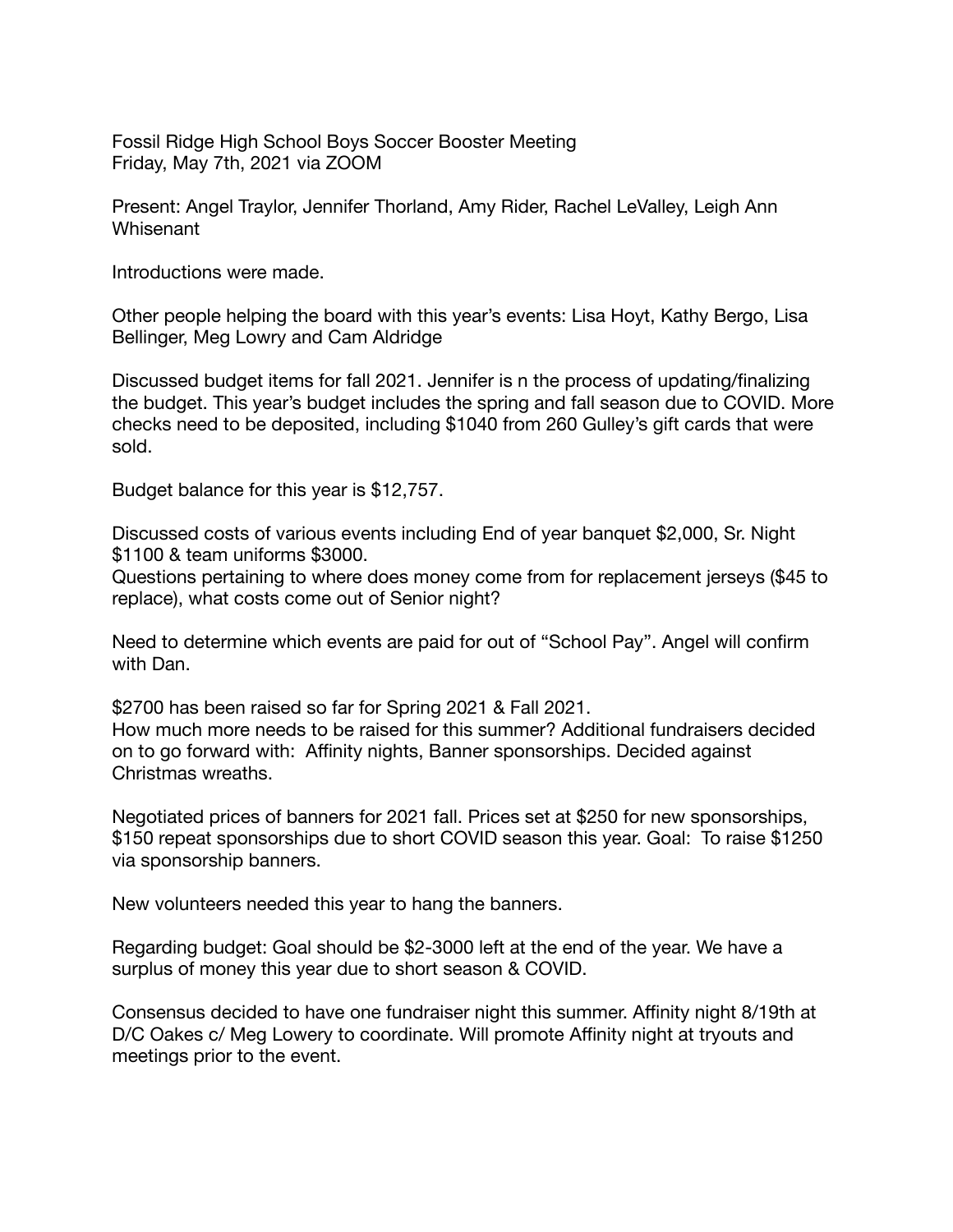Dan was gifted \$3000, not known if Dan needs more money this year. We want to support Dan where we can.

\$11,000 is currently in the bank and want to keep the balance between \$2-4000. Last COVID season didn't spend much on equipment or special events.

Amount of money in school pay, Dan can use however he wants & he asks for extra money as needed. This year we may need new uniforms. Can we create a new category such as misc to include in the budget? We need to spend the money & may need to vote on how to spend the money to best benefit the boys.

Equipment list per Dan: Video cam + tripod \$1300 Subscription (Hudl?) Agility equipment &709 Goals/straps \$912 Backpacks per team 1100, variety for sure, maybe JV & C

Wish list: Warm ups \$1914 (per team) Warm ups option 2 \$2376

Need to determine amount of money in school pay for all of 2021, what comes out of school pay & how to prioritize the following extra spending: Uniforms, away game meals (5 per payer Subway), snacks (spring 2021 800-1000\$), food, Hudl, refs and buses

Senior gifts for fall 2021 discussed. Last 2 years Seniors were given jerseys. Proposed idea that the board give senior gifts this year with the option to buy their jersey individually if they want it. Unsure if everyone would like that idea. Some might want to decrease fundraising in that case. Unless majority rules and everyone wants to keep their jersey. The new addition for next year may be to let the seniors vote with majority rules: gifts, jersey extra money? TBD

Angel will talk to Dan to determine what he needs from us such as equipment, whether we will use the same green shirts as last year for drop ins, etc. She will also update the calendar.

Rachel will follow up on sponsors/Affinity nights.

Jen will balance/finalize budget and add Amy as co-owner to Wiks(?) website.

Plan to vote on finalized budget as soon as possible.

Next meeting set for 5/15 8:00 am.